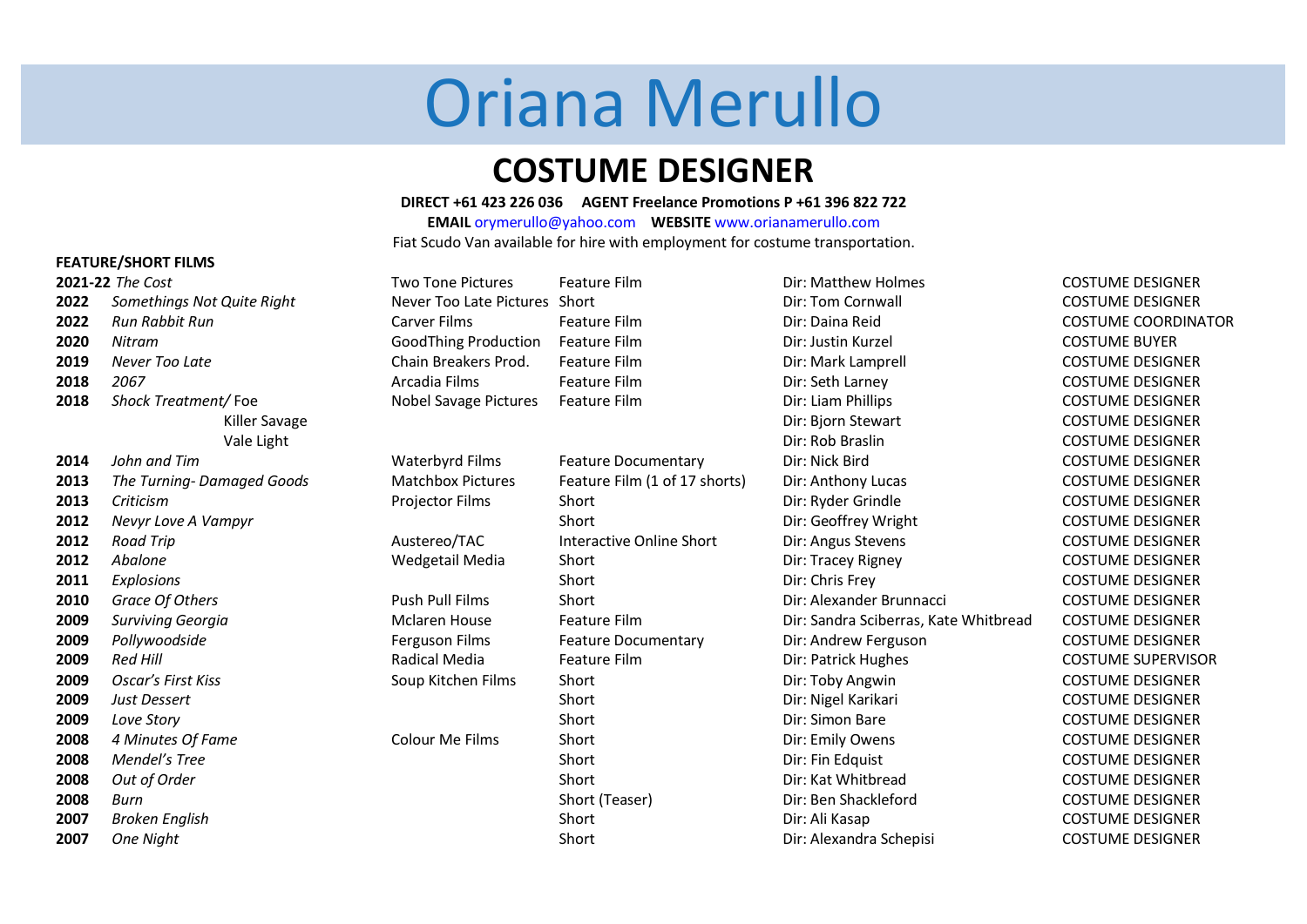| 2007 | <b>Buses and Trains</b>   |                                               | Short        | Dir: Chris Frey            |                  | <b>COSTUME DESIGNER</b>    |
|------|---------------------------|-----------------------------------------------|--------------|----------------------------|------------------|----------------------------|
| 2006 | Corroborree               | Valarac Films                                 | Feature Film | Dir: Ben Hackworth         |                  | <b>COSTUME SUPERVISOR</b>  |
| 2006 | Where the Wild Things Are |                                               | Feature Film | Dir: Spike Jones           |                  | <b>STUNT UNIT STANDBY</b>  |
| 2005 | The King                  |                                               | Short        | Dir: Phoebe Hartley        |                  | <b>COSTUME DESIGNER</b>    |
| 2005 | Wil                       |                                               | Feature Film | Dir: Jeremy Weinstein      |                  | ASSISTANT/COSTUMIER        |
| 2003 | Josh Jarman               |                                               | Feature Film | Dir: Pip Mushin            |                  | <b>STANDBY (ADDITIONAL</b> |
| 2002 | The Matrix II and III     | Village Roadshow/Silver Pictures Feature Film |              | Dir: The Wachowski Sisters | <b>COSTUMIER</b> |                            |
| 1999 | My Mother Frank           |                                               | Feature Film | Dir: Mark Lamprell         |                  | <b>COSTUMIER ADDITION</b>  |
| 1998 | Looking For Alibrandi     |                                               | Feature Film | Dir: Kate Woods            | <b>COSTUMIER</b> |                            |
|      |                           |                                               |              |                            |                  |                            |

# **TELEVISION**

| 2021 | <b>First Day</b>               | <b>Epic Productions</b>       | Drama                    | Dir: Julie Kalceff                     | <b>COSTUME DESIGNER</b>        |
|------|--------------------------------|-------------------------------|--------------------------|----------------------------------------|--------------------------------|
| 2020 | The Newsreader                 | Werner Film Productions Drama |                          | Dir: Emma Freeman                      | <b>COSTUME BUYER (1)</b>       |
| 2018 | <b>Skit Happens</b>            | CJZ/ABC                       | Comedy Pilot             | Dir: Nikos Andronicos, Kacie Armstrong | <b>COSTUME DESIGNER</b>        |
| 2017 | Sammy J's Democratic Party     | <b>Buxstock Comedy/ABC</b>    | <b>Comedy Web Series</b> | Dir: Evan Munro-Smith                  | <b>COSTUME DESIGNER</b>        |
| 2017 | Wrong Kind Of Black            | Princess Pictures/ABC         | Comedy Web Series        | Dir: Catriona McKenzie                 | <b>COSTUME DESIGNER</b>        |
| 2017 | <b>International Student</b>   | <b>Sticky Pictures/ABC</b>    | <b>Comedy Series</b>     | Dir: Jonathan Brough                   | <b>COSTUME DESIGNER</b>        |
| 2015 | <b>International Student</b>   | <b>Sticky Pictures/ABC</b>    | Comedy Pilot             | Dir: Jonathan Brough                   | <b>COSTUME DESIGNER</b>        |
| 2015 | Moonman                        | Renegade/ABC                  | Comedy Pilot             | Dir: Clayton Jacobson                  | <b>COSTUME DESIGNER</b>        |
| 2014 | Ricketts Lane                  | <b>Sticky Pictures/ABC</b>    | <b>Comedy Series</b>     | Dir: Jonathan Brough                   | <b>COSTUME DESIGNER</b>        |
| 2014 | Shaun Micallef's Mad As Hell 4 | itv Studios/ABC               | <b>Comedy Series</b>     | Dir: Jon Olb                           | <b>STANDBY</b>                 |
| 2014 | Shaun Micallef's Mad As Hell 3 | itv Studios/ABC               | <b>Comedy Series</b>     | Dir: Jon Olb                           | CO ORDINATOR/STA               |
| 2013 | Shaun Micallef's Mad As Hell 2 | itv Studios/ABC               | <b>Comedy Series</b>     | Dir: Jon Olb                           | CO ORDINATOR/STA               |
| 2012 | Shaun Micallef's Mad As Hell 1 | itv Studios/ABC               | <b>Comedy Series</b>     | Dir: Jon Olb                           | <b>STANDBY</b>                 |
| 2008 | Newstopia                      | Fremantle Media/SBS           | <b>Comedy Series</b>     | Dir: Kevin Carlin                      | <b>STANDBY</b>                 |
| 2007 | Newstopia                      | Fremantle Media/SBS           | <b>Comedy Series</b>     | Dir: Kevin Carlin                      | <b>STANDBY</b>                 |
| 2006 | Rock it                        | Galaxy Pop TV                 | <b>Kids Series</b>       |                                        | <b>ADDITIONAL COSTUME DESI</b> |
| 2006 | Dancing with the Stars 4       |                               | <b>Series</b>            | Stylist: Valerie Nelson                | <b>STANDBY</b>                 |
| 2006 | It Takes Two                   |                               | <b>Series</b>            | Stylist: Valerie Nelson                | <b>STANDBY</b>                 |
| 2005 | The Wedge                      | <b>NETWORK 10</b>             | <b>Comedy Series</b>     |                                        | <b>STANDBY</b>                 |
| 2005 | <b>Australian Princess</b>     |                               | <b>Reality TV</b>        | Stylist: Valerie Nelson                | <b>STANDBY</b>                 |
| 2004 | <b>Neighbours</b>              | Fremantle Media/CH 10         | Series                   |                                        | <b>STANDBY CASUAL</b>          |
| 2004 | Holly's Hero's                 |                               | <b>Kids Series</b>       | Costume Designer: Michael Davies       | <b>COSTUMIER CASUAL</b>        |
| 2004 | Message Stick                  | ABC                           |                          |                                        | <b>STYLIST</b>                 |
| 2003 | <b>MDA</b>                     | <b>ABC</b>                    |                          |                                        | <b>BUYER CASUAL</b>            |
| 2002 | The Lost World 2               | COOTE/HAYES (QLD)             | <b>Series</b>            |                                        | <b>ASSISTANT DESIGNEI</b>      |
| 2001 | <b>Head Start</b>              |                               | Series                   |                                        | <b>CUTTER/COSTUMIER</b>        |
| 2001 | Counterstrike                  | COOTE/HAYES (QLD)             | <b>Tele Movie</b>        |                                        | <b>EXTRAS STANDBY/CL</b>       |
| 2001 | <i>Invincible</i>              |                               | Tele Movie (Syd)         | Costume Designer: Terry Ryan           | <b>CUTTER/COSTUMIER</b>        |
| 2000 | When Good Ghouls Go Bad        |                               | Tele Movie (Syd)         |                                        | <b>DESIGNERS ASSISTAN</b>      |
|      |                                |                               |                          |                                        |                                |

> **The Newsreader Extending COSTUME BUYER (1 DAY)**  *Skit Happens CJZ/ ABC* Comedy Pilot Dir: Nikos Andronicos, Kacie Armstrong COSTUME DESIGNER *Shaun Micallef's Mad As Hell 3* itv Studios/ABC Comedy Series Dir: Jon Olb CO ORDINATOR/STANDBY *Shaun Micallef's Mad As Hell 2* itv Studios/ABC Comedy Series Dir: Jon Olb CO ORDINATOR/STANDBY *Holly's Hero's* Kids Series Costume Designer: Michael Davies COSTUMIER CASUAL **Invincibility** *Invincing Movie CUTTER/COSTUMIER*

*Rock it* Galaxy Pop TV Kids Series ADDITIONAL COSTUME DESIGNER *The Lost World* 2 COOTE/HAYES (QLD) Series ASSISTANT DESIGNER *Head Start* Series CUTTER/COSTUMIER **EXTRAS STANDBY/CUTTER** *When Good Ghouls Go Bad* Tele Movie (Syd) DESIGNERS ASSISTANT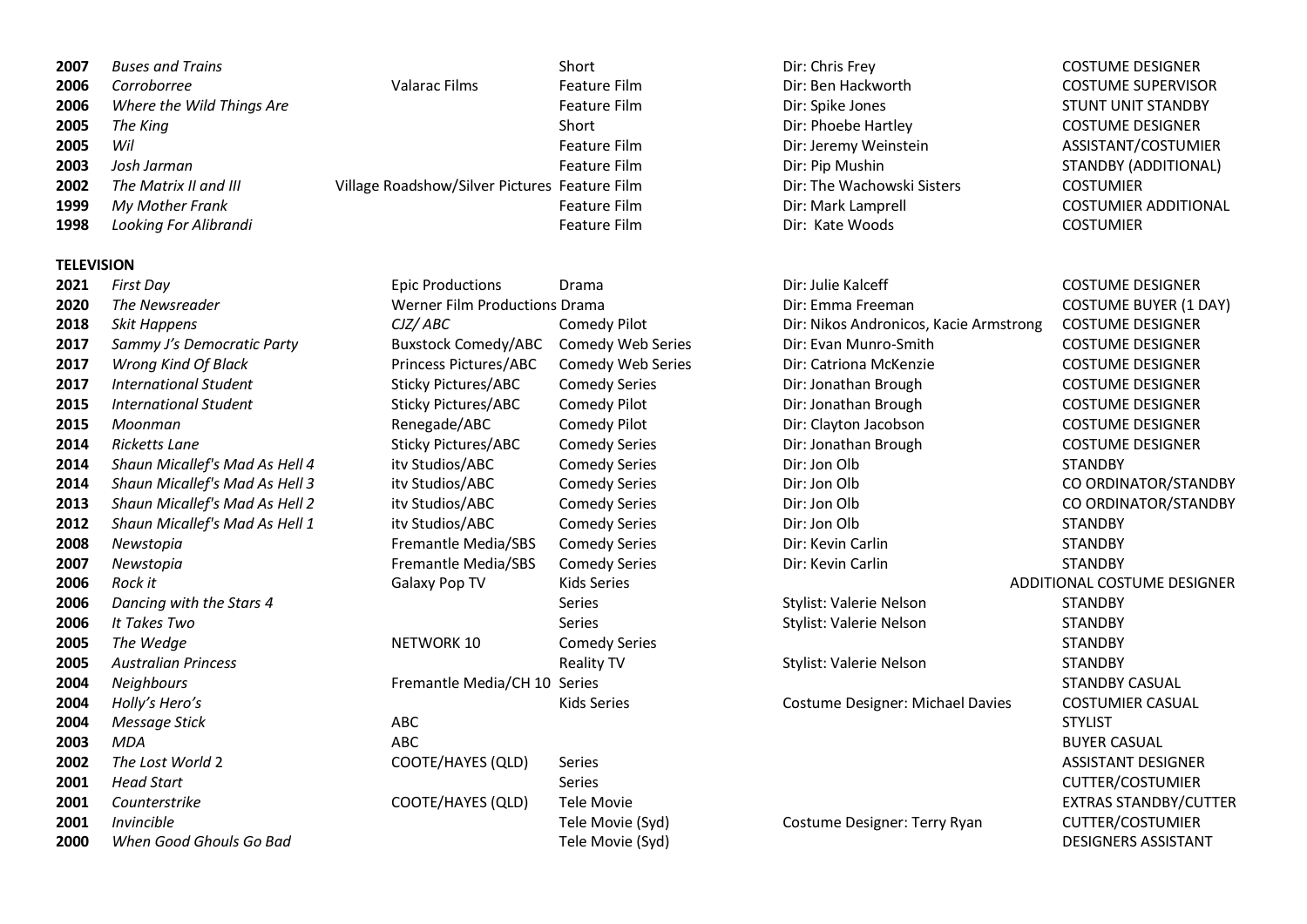| 2000 | Hard Knocks |
|------|-------------|
|      |             |

 *Australian People's Choice Awards* "Kidspeak" presenter COSTUME DESIGNER *Chuck Finn* Kids Series (Adel) CUTTER/COSTUMIER *The Potato Factory* Mini Series (Syd) Costume Designer: Jennie Tate ASSISTANT BREAKING DOWN

### **COMMERCIALS/WEB CONTENT**

 *Vicinity Fashion Shoot SBM SBM* Acc Manager: Dean Findlay STYLIST *Vicks* Vapodrops **Mae King Productions** Dir: Tim Potter Director COSTUME DESIGNER *SCA Cricket* SCA Dir: Jason Joseph COSTUME DESIGNER DBH Lawyers **Making Productions** Mae King Productions Dir: Rich Coburn Directions COSTUME DESIGNER *SA Health Stop The Spread YAH YAH* Dir: Rory Kennett-Lister COSTUME DESIGNER *Homestart* Mae Mae King Productions **Dir: Roh Smith COSTUME DESIGNER SATC Summer Campaign Summer Campaign** Mae King Productions **Direct Cost Cost Cost Account COSTUME DESIGNER SATC Quite A State We're In COSTUME DESIGNER** Mae King Productions **Direct Costume Direct COSTUME DESIGNER**  *SA Water That's A Relief* Mae Mae King Productions **Manual COSTUME DESIGNER** Dir: David Okenden COSTUME DESIGNER *Sportsbet AFL uber* Sportsbet Dir: Harley Hamer COSTUME DESIGNER *Sporstbet Australian Open Stand Up* Sportsbet Sportsbet Dir: Tom Linford COSTUME DESIGNER **Sportsbet Dressing Merv Hughs as Chopper** Sportsbet Sportsbet Dir: Harley Hamer COSTUME DESIGNER **Sportsbet Footy Sketch** Sportsbet Sportsbet Sportsbet Dir: Harley Hamer COSTUME DESIGNER *Sportsbet Current Player VS Past Player* Sportsbet Dir: Harley Hamer COSTUME DESIGNER *Sportsbet Footy Feud* Sportsbet Dir: Harley Hamer COSTUME DESIGNER *Sportsbet World Cup College* Sportsbet Dir: Barney Howells COSTUME DESIGNER **Sportsbet World Cup Soccer** Sportsbet Sportsbet Sportsbet Dir: Barney Howells COSTUME DESIGNER *Sportsbet AFL/XL* Sportsbet Dir: Barney Howells COSTUME DESIGNER **Fantastic Fans Example 2018 Fantastic Fans** Mae Mae King Productions **Direct Cost Cost Cost Andrew Slattery COSTUME DESIGNER Business SA Truckloads** Sunday Slingshot Slingshot Dir: Roh Smith Dir: Roh Smith COSTUME DESIGNER *Homestart Influencer and Selfie* **Direction COSTUME DESIGNER Direction COSTUME DESIGNER Direction COSTUME DESIGNER**  *7/11* **COSTUME DESIGNER COSTUME DESIGNER COSTUME DESIGNER Pancho Director Cost Director Cost Director Cost Director Cost Director Pancho Director Cost Director Cost Director Pancho Director Cost Director Cost Dire Specsavers Test Experts** Cummins & Partners Dir: Grantley Smith COSTUME DESIGNER TAC Better Apart **CLEMENT COSTUME DESIGNER** Clemenger BBDO **COSTUME DESIGNER** Dir: Grantley Smith COSTUME DESIGNER *Specsavers Contact Lenses* Cummins & Partners Dir: Grantley Smith COSTUME DESIGNER *Great Southern Rail* Slingshot COSTUME DESIGNER *MAC Drink Driving* Blackbox Dir: Josh Logue COSTUME DESIGNER *Homestart Future You* Mae King Production Company Dir: Sam Wark COSTUME DESIGNER *Foster Care Choose To Care Care* **Mae King Production Company Dir: Sam Wark COSTUME DESIGNER**  *JINS Airframe Japan* Spinnaker Films Dir: Satoshi Kurado COSTUME DESIGNER *Franklin Covey Hidden Stories* Kaleidoscope Pictures USA/Latenite Films Dir: John Foss COSTUME DESIGNER Cancer Council Sun Smart Guilty Guilty Guilty Dir: Edwin McGill COSTUME DESIGNER Dairy farmers **199 Accord 2015 Dirichler Cost University Cost University Cost COSTUME DESIGNER Productions Dirichler Tovo** COSTUME DESIGNER

*Vinnies Winter Appeal* **COSTUME DESIGNER** Kyte Productions/ Heckler **Direct COSTUME DESIGNER** Direct Appeal And Mechanism Costum Robson COSTUME DESIGNER

*Hard Knocks* Tele Movie Pilot (Syd) DESIGNERS ASSISTANT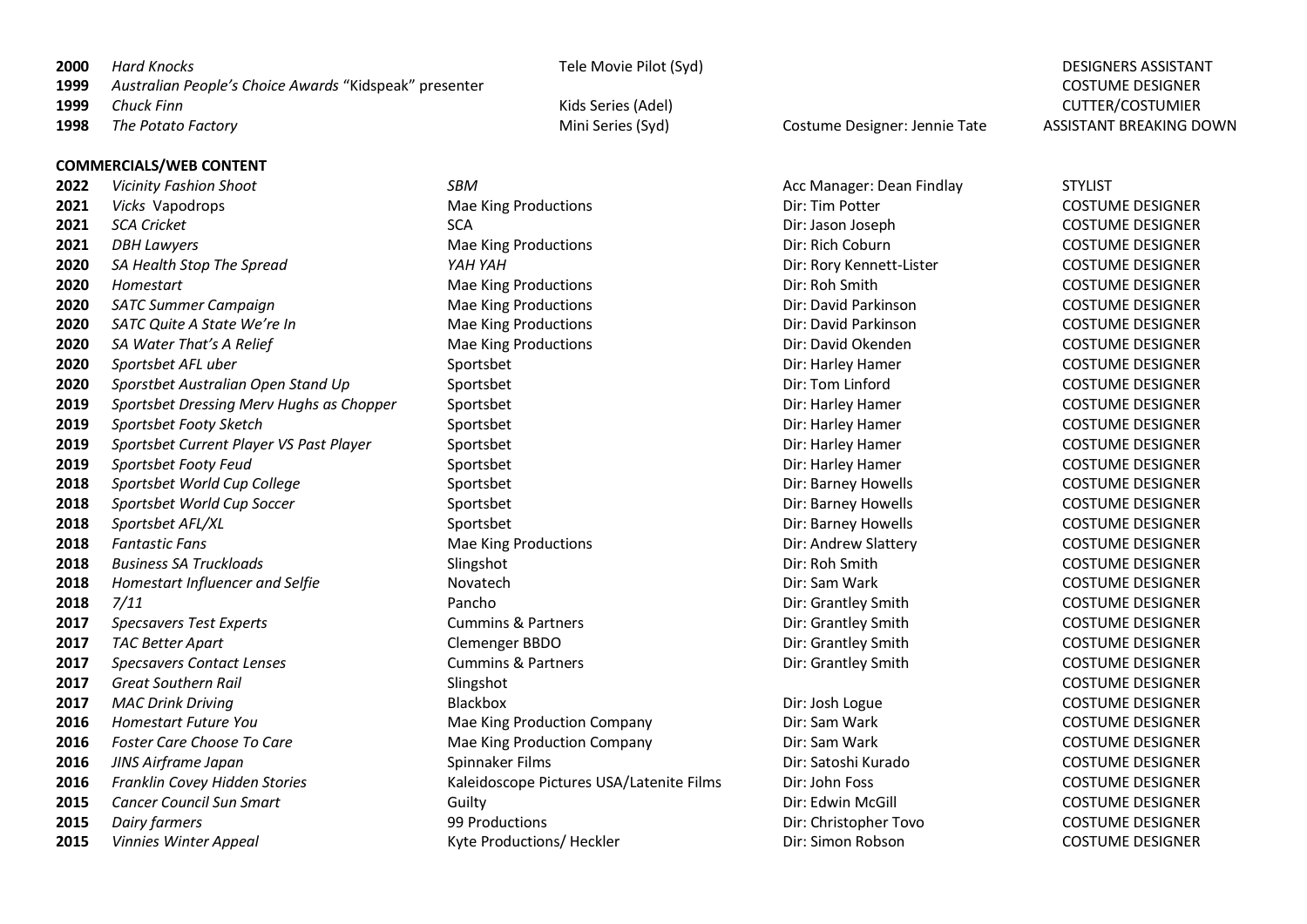| 2015 | Creature Costume "YETI" McCains Pizza         | Guilty                   | Dir: Edwin McGill      | <b>CREATURE DESIGNER</b> |
|------|-----------------------------------------------|--------------------------|------------------------|--------------------------|
| 2015 | RACV Emergency Road Side Assistance           | Guilty                   | Dir: Edwin McGill      | <b>COSTUME DESIGNER</b>  |
| 2015 | <b>New Quay Docklands</b>                     | Guilty                   | Dir: Christopher Tovo  | <b>COSTUME DESIGNER</b>  |
| 2015 | <b>MAC Bromance</b>                           | Robbers Dog              | Dir: Luke Shanahan     | <b>COSTUME DESIGNER</b>  |
| 2014 | Skycity Adelaide Casino Luck Lives Here       | KOJO                     | Dir: Ben Hodson        | <b>COSTUME DESIGNER</b>  |
| 2014 | Australian Open Closer                        | Guilty                   | Dir: Christopher Tovo  | <b>COSTUME DESIGNER</b>  |
| 2014 | <b>Intel Decisions</b>                        | Guilty                   | Dir: Christopher Tovo  | <b>COSTUME DESIGNER</b>  |
| 2014 | <b>Medibank Active Rewards</b>                | Guilty                   | Dir: Edwin McGill      | <b>COSTUME DESIGNER</b>  |
| 2013 | Commbank Cricket 13                           | <b>Kite Pictures</b>     | Prod: Mick Perry       | <b>COSTUME DESIGNER</b>  |
| 2013 | Croquet Club Promo                            | KOJO                     | Dir: Sam Wark          | <b>COSTUME DESIGNER</b>  |
| 2013 | RAA x 4 tvcs                                  | KOJO                     | Dir: Roh Smith         | <b>COSTUME CO ORDIN</b>  |
| 2013 | Jay Jay Jeans Own It                          | The Directors Group      | Dir: Matthew Chuang    | <b>STYLIST</b>           |
| 2012 | West End Beer Marking The Border              | Jungle Boys              | Dir: Trent O'Donnell   | <b>COSTUME DESIGNER</b>  |
| 2012 | FUIC Never Gonna Change My Love For You       | <b>Film Construction</b> | Dir: Steven Saussey    | <b>COSTUME DESIGNER</b>  |
| 2012 | <b>MAC</b>                                    | The Sweet Shop           | Dir: Luci Shroder      | <b>COSTUME DESIGNER</b>  |
| 2012 | Peter Jackson                                 | Annix                    | Dir: Michael Weisler   | <b>COSTUME DESIGNER</b>  |
| 2012 | Mitsubishi                                    | KOJO                     | Dir: Roh Smith         | <b>COSTUME DESIGNER</b>  |
| 2012 | <b>Bottlemart</b>                             | KOJO                     | Dir: Roh Smith         | <b>COSTUME DESIGNER</b>  |
| 2012 | Fox Footy Promo                               | Z Space                  | Prod: Samantha Hall    | <b>COSTUME DESIGNER</b>  |
| 2012 | Ultra Tune Top Cop #2                         | Colour Me Films          | Dir/Prod: Emily Owens  | <b>COSTUME DESIGNER</b>  |
| 2012 | <b>Oates</b>                                  | Colour Me Films          | Dir/Prod: Emily Owens  | <b>COSTUME DESIGNER</b>  |
| 2012 | <b>Oates Ned Kelly</b>                        | Colour Me Films          | Dir/Prod: Emily Owens  | <b>COSTUME DESIGNER</b>  |
| 2012 | Ford Farmer Wants A Wife                      | Colour Me Films          | Dir/Prod: Emily Owens  | <b>COSTUME DESIGNER</b>  |
| 2011 | <b>Bunnings Weed Blaster</b>                  | Rocket Surgery           | Prod: Justin Bardolph  | <b>COSTUME DESIGNER</b>  |
| 2011 | Lightsview You've arrived                     | KOJO                     | Dir: Roh Smith         | <b>COSTUME DESIGNER</b>  |
| 2011 | Mitsubishi                                    | KOJO                     | Dir: Roh Smith         | <b>COSTUME DESIGNER</b>  |
| 2011 | <b>Fantastic Snack Special Guest Delights</b> | KOJO                     | Dir: Roh Smith         | <b>COSTUME DESIGNER</b>  |
| 2011 | Home Safe Solutions                           | Colour Me Films          | Dir: Emily Owens       | <b>COSTUME DESIGNER</b>  |
| 2011 | <b>Ultra Tune Top Cop</b>                     | Colour Me Films          | Dir:Emily Owens        | <b>COSTUME DESIGNER</b>  |
| 2011 | Jeep Ultimate search engine                   | Nice Bikes               |                        | <b>COSTUME DESIGNER</b>  |
| 2011 | <b>KFC Krusher</b>                            | Colour Me Films          | Dir: Emily Owens       | <b>COSTUME DESIGNER</b>  |
| 2011 | II Net                                        | KOJO                     |                        | <b>STYLIST</b>           |
| 2010 | <b>Operation Target</b>                       | Renegade                 |                        | <b>STYLIST</b>           |
| 2010 | AGL energy efficiency                         | Exit                     | Dir: Micca Delaney     | <b>STYLIST</b>           |
| 2010 | Honda Hybrid Web Content                      | Exit                     | Dir: Micca Delaney     | <b>COSTUME DESIGNER</b>  |
| 2010 | <b>Holden Owners Grant</b>                    | The Directors Group      | Dir: Germain McMicking | <b>STYLIST</b>           |
| 2009 | <b>Safcol Salmon Hands</b>                    | The Guild                | Dir: Matt Kamen        | <b>COSTUME DESIGNER</b>  |
| 2009 | <b>Boost One Step To Happiness</b>            | The Guild                | Dir: Matt Kamen        | <b>COSTUME DESIGNER</b>  |
| 2009 | <b>Everlast Robe</b>                          | The Guild                |                        | <b>COSTUMIER</b>         |
| 2008 | Telstra Tear Drop                             | <b>Goodoil Films</b>     | Dir: Michael Spiccia   | <b>COSTUME DESIGNER</b>  |

*Guilty Dir: Christopher Tovo* **COSTUME DESIGNER 2014 Australian Closer** Costume Dir: Christopher Tovo **COSTUME DESIGNER** KOJO Dir: Sam Wark COSTUME DESIGNER *RAA x 4 tvcs* KOJO Dir: Roh Smith COSTUME CO ORDINATOR *Jay Jay Jeans Own It* The Directors Group Dir: Matthew Chuang STYLIST **Boys** Dir: Trent O'Donnell COSTUME DESIGNER KOJO Dir: Roh Smith COSTUME DESIGNER KOJO Dir: Roh Smith COSTUME DESIGNER *Ultra Tune Top Cop #2* Colour Me Films Dir/Prod: Emily Owens COSTUME DESIGNER *Oates* Colour Me Films Dir/Prod: Emily Owens COSTUME DESIGNER **2013 2013** *Dir/Prod: Emily Owens* **Colour Me Films Colour Me Films** Dir/Prod: Emily Owens KOJO Dir: Roh Smith COSTUME DESIGNER KOJO Dir: Roh Smith COSTUME DESIGNER KOJO Dir: Roh Smith COSTUME DESIGNER

COSTUME DESIGNER COSTUME DESIGNER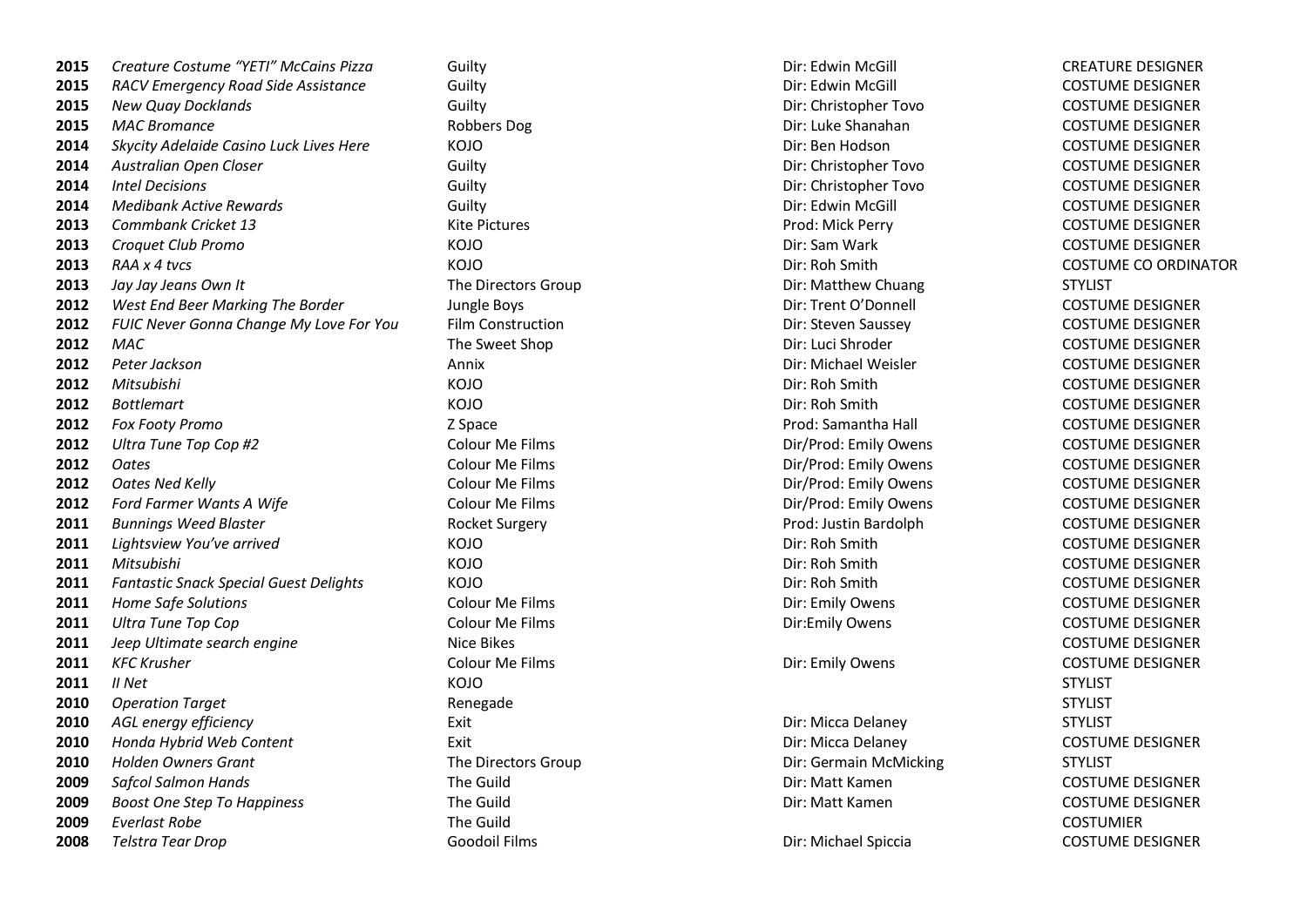*Heinz Steam Fresh* The Guild Dir: Damien Kelly STYLIST *Suzuki Cross Over* The Guild Dir: Matt Humphrey STYLIST *Vegemite Census* **Example 2008 COSTUME DESIGNER The Guild COSTUME DESIGNER Direct COSTUME DESIGNER**  *Zelstra i mate phones* **Dirichleright Direct Puffafish** Direct **Direct Direct Direct Direct Puffafish** Direct Direct Direct Direct Direct Direct Direct Direct Direct Direct Direct Direct Direct Direct Direct Dire *Cricket Australia A Serve from Merv* The Guild Direction COSTUME DESIGNER **Direction COSTUME DESIGNER**  *Teachers Pay* Sadako Aeu STYLIST *Lifestyle Channel- Foxtel* Goodoil Films Dir: Michael Spiccia COUTURE GOWN DESIGNER *Crown Nobu Restaurant Reshoot* The Guild Dir: Stephen Lance STYLIST *Honda CRV @radical.media* Dir: Patrick Hughes STANDBY/TECHNICAL COSTUMIER *Target Father's Day* The Guild Dir: Matt Kamen STANDBY *Fernwood* The Pound STANDBY *Magg*i Exit Films Pty Ltd BUYER/STANDBY *Suzuki* Exit Films Pty Ltd BUYER/STANDBY *Worksafe* BUYER/STANDBY **Aht(works PTY Limited BUYER/STANDBY** BUYER/STANDBY *Leggo's with Peter Helliar* **Renegade BUYER/STANDBY BUYER/STANDBY**  *4 and 20 pies* STYLIST Renegade STYLIST STYLIST STYLIST *Host Plus* Exit Films Pty Ltd BUYER *Comb for cash* STANDBY **Prime cuts** Prime cuts STANDBY *Myer Jennifer Hawkins* **The Directors Group COSTUMIER COSTUMIER**  *Flora Pro Active* FQH BUYER/STANDBY *Cybershot* **Example 2007 Cybershot STYLIST FOR ACROBATS CONSUMITS AND STYLIST FOR ACROBATS**  *Macdonalds inner child* Exit Films Pty Ltd COSTUMIER Mother Earth STANDBY **Prodigy Films Pty Ltd** STANDBY **STANDBY**  Phillips Mobile Phone **Exit Films Pty Ltd** STANDBY **Exit Films Pty Ltd** STANDBY *Cadbury* COSTUMIER

# **MUSIC VIDEO CLIPS**

| 2016 | Hill Top Hoods 1955                          | Prod: Anna Bardsley Jones       | Dir: Rich Coburn        | <b>COSTUME DESIGNER</b> |
|------|----------------------------------------------|---------------------------------|-------------------------|-------------------------|
| 2014 | <b>Hey Frankie Werewolf</b>                  | <b>Marks Brother Production</b> | Dir: Alistair A E Marks | <b>COSTUME DESIGNER</b> |
| 2013 | Karnivool Eidolon                            | Thick as Thieves                | Dir: Chris Frey         | <b>COSTUME DESIGNER</b> |
| 2013 | Papa Vs Pretty My Life Is Yours              | The Directors Group             | Dir: Chris Frey         | <b>COSTUME DESIGNER</b> |
| 2011 | Kimbra Good Intent                           | <b>Mammal Films</b>             | Dir: Guy Franklin       | <b>COSTUME DESIGNER</b> |
| 2011 | The Living End The end is just the beginning | Otto Empire                     | Dir: Chris Frey         | <b>COSTUME DESIGNER</b> |
| 2010 | Dead Letter Circus                           |                                 | Dir: Chris Frey         | <b>STYLIST</b>          |
| 2009 | Karnivool Setfire Ruff                       | Playwork Films                  | Dir: Chris Frey         | <b>COSTUME DESIGNER</b> |
| 2007 | Delta Goodrum Believe Again                  |                                 | Dir: Michael Spiccia    | <b>COSTUME DESIGNER</b> |
| 2007 | <b>Faker This Heartattack</b>                | The Guild                       | Dir: Stephan Lance      | <b>COSTUME DESIGNER</b> |
| 2003 | The Sleepy Jackson                           | Nice Trees Films                |                         | <b>STANDBY</b>          |
| 1997 | Christine Anu (Syd)                          | <b>Bazmark</b>                  | Dir: Baz Luhrmann       | <b>COSTUMIER</b>        |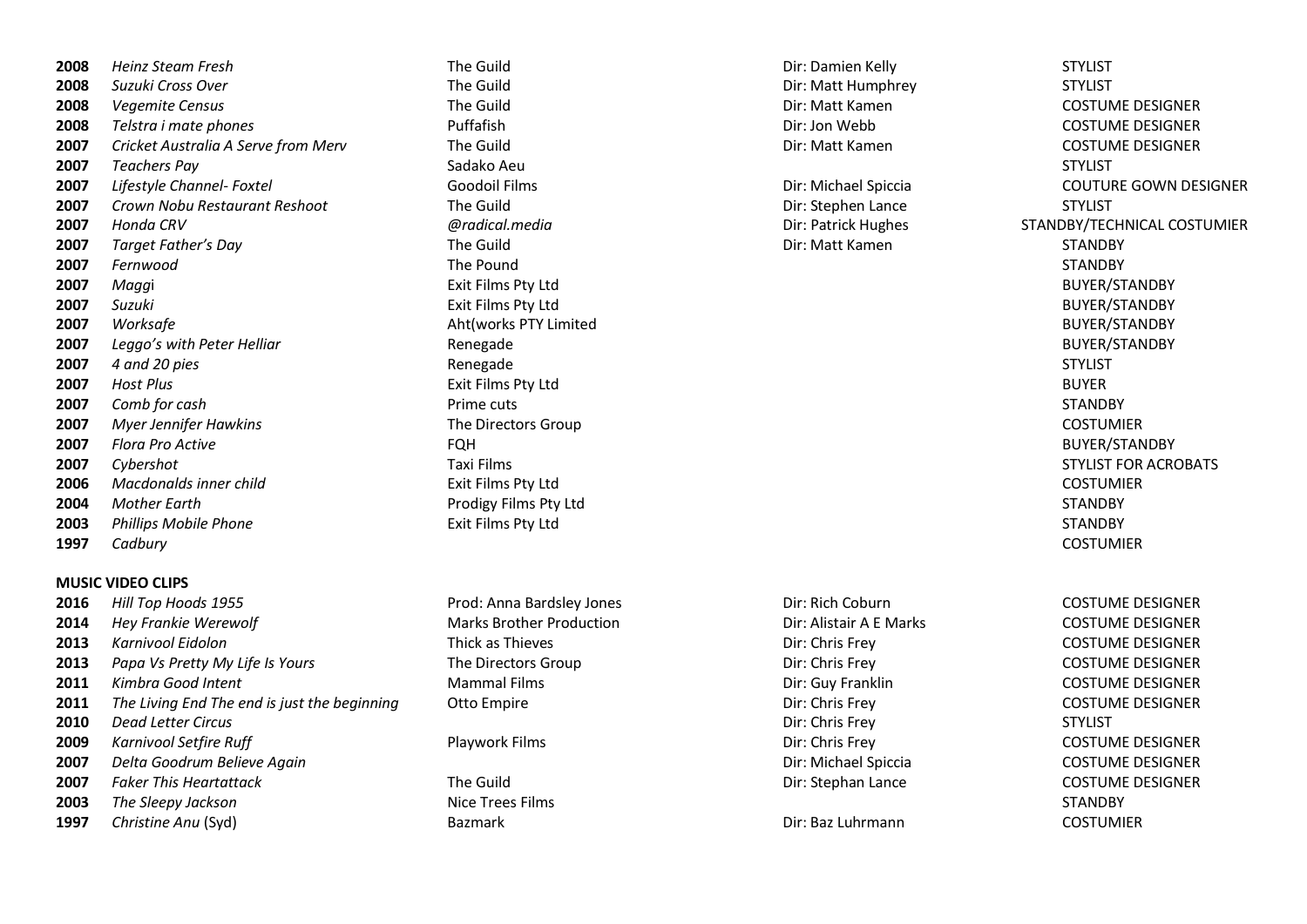# **STYLING**

| 2021             | Memorial Drive Tennis Centenary 1920's Tennis Uniforms              |                                                                                      |                      | <b>COSTUME DESIGNER</b>       |
|------------------|---------------------------------------------------------------------|--------------------------------------------------------------------------------------|----------------------|-------------------------------|
| 2011             | Ripponlea Mansion Historical Dress Education Team National Trust    |                                                                                      |                      | <b>COSTUME DESIGNER</b>       |
| 2011             | Mattell Hot Wheels Coles Express giveaway                           | 2Fish                                                                                |                      | <b>COSTUME DESIGNER</b>       |
| 2010             | Pollywoodside Crew Costumes                                         | <b>National Trust</b>                                                                |                      | <b>COSTUME DESIGNER</b>       |
| 2006             | The Cage Billboard (Jan 07 Campaign)                                | Austereo                                                                             |                      | <b>STYLING</b>                |
| 2006             | The Cage Billboard (July)                                           | Austereo                                                                             |                      | <b>STANDBY</b>                |
|                  | <b>THEATRE AND OPERA</b>                                            |                                                                                      |                      |                               |
| 2012             | I Looked Into The Darkness Around Me                                | Zee Productions                                                                      |                      | <b>COSTUME DESIGNER</b>       |
| 2011             | Looney Tunes Live "Classroom Capers                                 | <b>Marilla Productions</b>                                                           |                      | <b>COSTUME DESIGNER</b>       |
| 2010             | Christmas Spectacular on Ice                                        | Icehouse                                                                             |                      | <b>COSTUME DESIGNER</b>       |
| 2003             | Mamma Mia" (Syd)                                                    |                                                                                      |                      | <b>COSTUMIER</b>              |
| 2003             | Yet each man kills the thing he loves"(Melb)                        |                                                                                      |                      | <b>COSTUMIER</b>              |
| 2002             | Oliver (Syd)                                                        |                                                                                      |                      | <b>COSTUMIER</b>              |
| 2000             | <b>Titus Andronicus</b>                                             | N.I.D.A.                                                                             | Dir: Helmut Bakaitis | COSTUME SUPERVISOR/TEACHER    |
| 2000             | <b>Blue Remembered Hills</b>                                        | <b>Brink</b>                                                                         | Dir: John O'Hare     | <b>COSTUME/PROPS DESIGNER</b> |
| 2000             | The Beauty Queen of Leenane (Adel/regional tour)                    |                                                                                      |                      | <b>WARDOBE SUPERVISOR</b>     |
| 2000             | The Ecstatic Bible                                                  | Adelaide Festival                                                                    |                      | <b>COSTUME SUPERVISOR</b>     |
| 2000             | <b>Musical "The Second Hurricane</b>                                | Adelaide Festival                                                                    |                      | <b>COSTUME COORDINATOR</b>    |
| 1999             | Cry From the City Of Virgins" N.Y. and Japan                        | Ryozanpaku Company. (Japan)                                                          | Dir: Kim Sujin       | <b>COSTUME SUPERVISOR</b>     |
| 1999             | Thwack In Plastic Space" (Adel)                                     |                                                                                      | Dir: Garry Stewart   | <b>COSTUME SUPERVISOR</b>     |
| 1998             | The Legend of the Mermaid Shinjuku                                  | Ryozanpaku Company. (Japan)                                                          | Dir: Kim Sujin       | <b>COSTUME DESIGNER</b>       |
| 1994             | Androcles and the Lion                                              | <b>Burnside Players (Adel)</b>                                                       |                      | <b>COSTUME DESIGNER</b>       |
|                  | <b>OTHER PROFESSIONAL EXPERIENCE</b>                                |                                                                                      |                      |                               |
|                  | 2010-12 Period Costumes for the National Trust                      |                                                                                      |                      | <b>COSTUME DESIGNER</b>       |
| 2002             | P/O Pacific Princess Cruise Cabaret                                 |                                                                                      |                      | <b>CUTTER/COSTUMIER</b>       |
| 1998             | Gay & Lesbian Mardi Gras" - Fox Studio Float                        |                                                                                      |                      | <b>COSTUMIER</b>              |
| 1997             | The Olympic Journey Street Parade                                   |                                                                                      |                      | <b>DRESSER</b>                |
| 1997             | Baz Luhrmann's "Romeo & Juliet" David Jones tour Exhibition         |                                                                                      |                      | <b>DRESSER</b>                |
|                  | <b>NIDA PRODUCTIONS</b>                                             |                                                                                      |                      |                               |
| 1997             | Mountain Language                                                   |                                                                                      | Dir: Mishline Jammal | <b>COSTUME SUPERVISOR</b>     |
| 1998             | Cry from the City Of Virgins                                        |                                                                                      | Dir: Kim Sujin       | <b>COSTUME SUPERVISOR</b>     |
| 1998             | The House of Atreus                                                 |                                                                                      | Dir: Helmut Bakaitis | <b>COSTUME SUPERVISOR</b>     |
| 1998             | A Chase Maid at Cheapside                                           |                                                                                      | Dir: Tony Knight     | <b>COSTUME SUPERVISOR</b>     |
| <b>EDUCATION</b> |                                                                     |                                                                                      |                      |                               |
| 2008             |                                                                     | N.I.D.A. Sydney. Bachelor of Dramatic Art Production Crafts - (Costume Supervision)  |                      |                               |
| 2004             | Certificate IV in Assessment and Workplace Training.                |                                                                                      |                      |                               |
| 1987-1989        | KENSINGTON PARK COLLEGE OF T.A.F.E, S.A. Intensive Millinery Course |                                                                                      |                      |                               |
| 1985-1986        |                                                                     | MARLESTON COLLEGE OF T.A.F.E, S.A. Completed Advanced Certificates in Fashion Design |                      |                               |